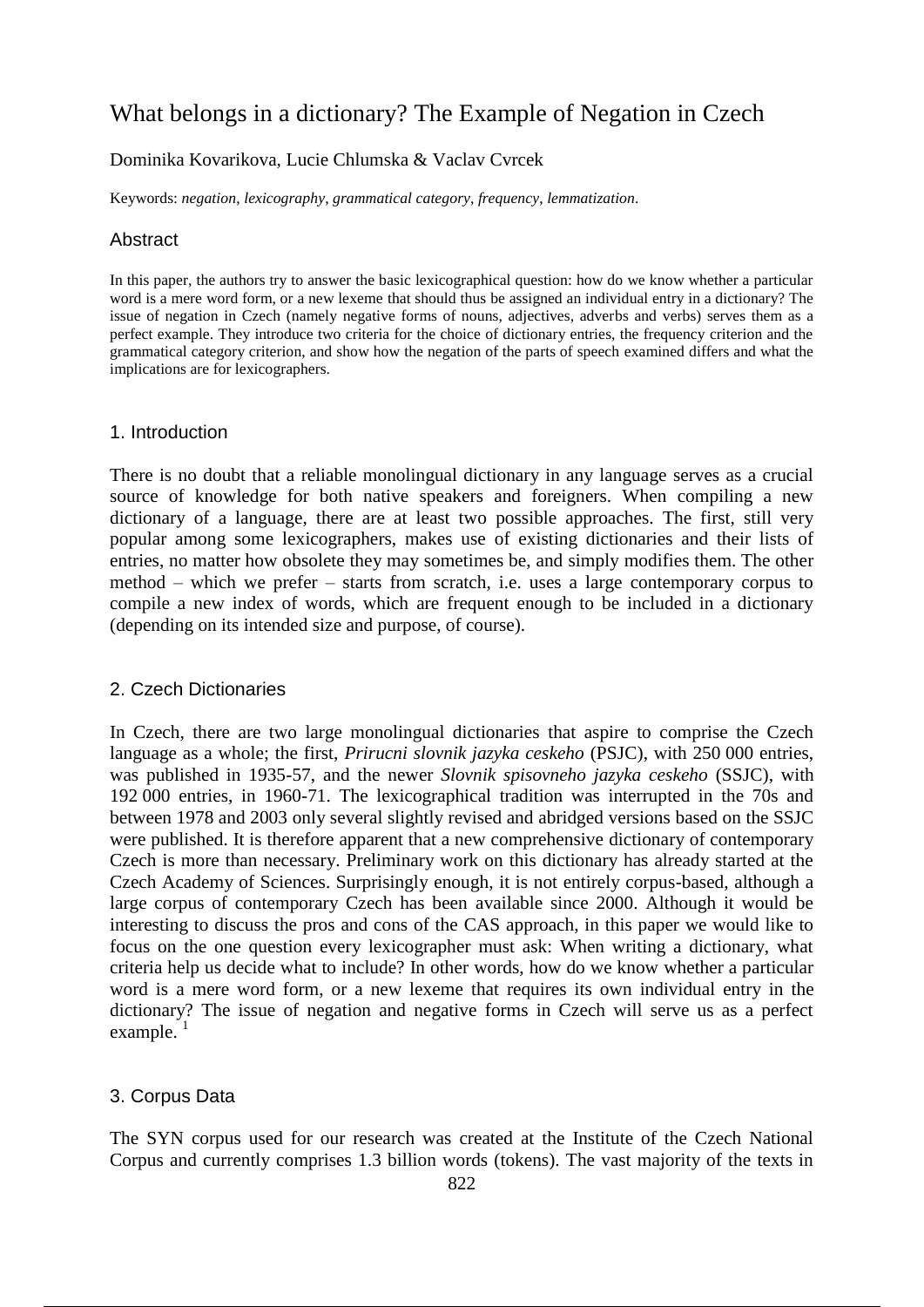the SYN corpus belong to the category of newspapers and magazines. Although it is not balanced and representative in the traditional sense, it is the largest corpus of contemporary Czech available and thus provides the best overview of current Czech. Moreover, the issue under study, i.e. negation of nouns, verbs adjectives and adverbs, is almost inert to the deviations caused by non-representativeness of corpora. The SYN corpus is lemmatized (error rate app. 2 %) and morphologically tagged (error rate app. 4 %), which has both advantages and disadvantages for lexicographers. With Czech being a highly flective language (i.e. the average Czech lexeme has app. 13 different word forms (Cvrček (forthcoming)), lemmatization may save a lexicographer many hours of work.

On the other hand, relying entirely on lemmatization may be very risky, since it is not entirely consistent, esp. for negative adjective and adverbial lemmas. For example, the lemma *šťastný* (*happy*) includes both the affirmative and negative forms (*šťastný* and its derivates as well as *nešťastný* and its derivates), whereas negative lemma *nešťastný* (*unhappy*) includes solely rare morphological variants *nešťasten/nešťastna/nešťastno* (*unhappy*). The lemma *slyšící* (*hearing, non-deaf*) comprises both *slyšící* and *neslyšící* (*deaf*), although the second is a proper term (*the hearing-impaired*) and should have its own lemma. Negative verbs are usually listed under an affirmative lemma and negative nouns have their own negative lemma. However, it would be advisable to adopt a unified approach based on corpus evidence.

# 4. Frequency Criterion

Our basic hypothesis is that a reliable dictionary should contain the core of a language, e.g. the most frequent and thus most important vocabulary. The frequency threshold of 250 occurrences was derived from the recent estimate of the size of a language core based on observation of the hapax-type ratio in the process of building a corpus. (ibid.) As we add texts to the corpus (up to a few million tokens), the hapax-type ratio decreases from its initial and maximal value  $(=1)$  to the local minimum. This is because the majority of added tokens are new instances of words already present in the corpus. After that, a turning point occurs beyond which the number of hapaxes grows at a faster pace than the number of non-hapax types. This turning point delimits the core of each language with regard to its structure and type. The average size of a core for Czech lemmas is 86,157. (ibid.) In order to cover all possible core elements, in our experiment we included all noun, adjective, verbal or adverbial lemmas which are in the 90,000 most frequent lemmas in the SYN corpus (corresponding to a frequency of 250 occurrences and higher).

#### 5. Grammatical Category Criterion

The frequency criterion is a necessary presumption, but it is not sufficient for distinguishing between a word form and an individual lexeme. For example, on what grounds do we decide whether a negative word (with a frequency above 250) is a mere word form of an affirmative lexeme or whether it is an individual lexeme which deserves a separate entry in the dictionary? Usually, the criterion of grammatical category proves to be useful: if particular word forms can be considered variants of a word within a particular grammatical category (number, tense, case, comparison for adjectives etc.), they should be listed under a single entry in a dictionary. For example, the English word forms such as *bigger, dogs, jumped* are listed under the lemmas *big, dog* and *jump.* However, what to do with negative words in Czech? In other words, is negation a grammatical category in Czech? Traditionally, it is not considered to be; linguists usually describe it within syntax (verbal negation) or not at all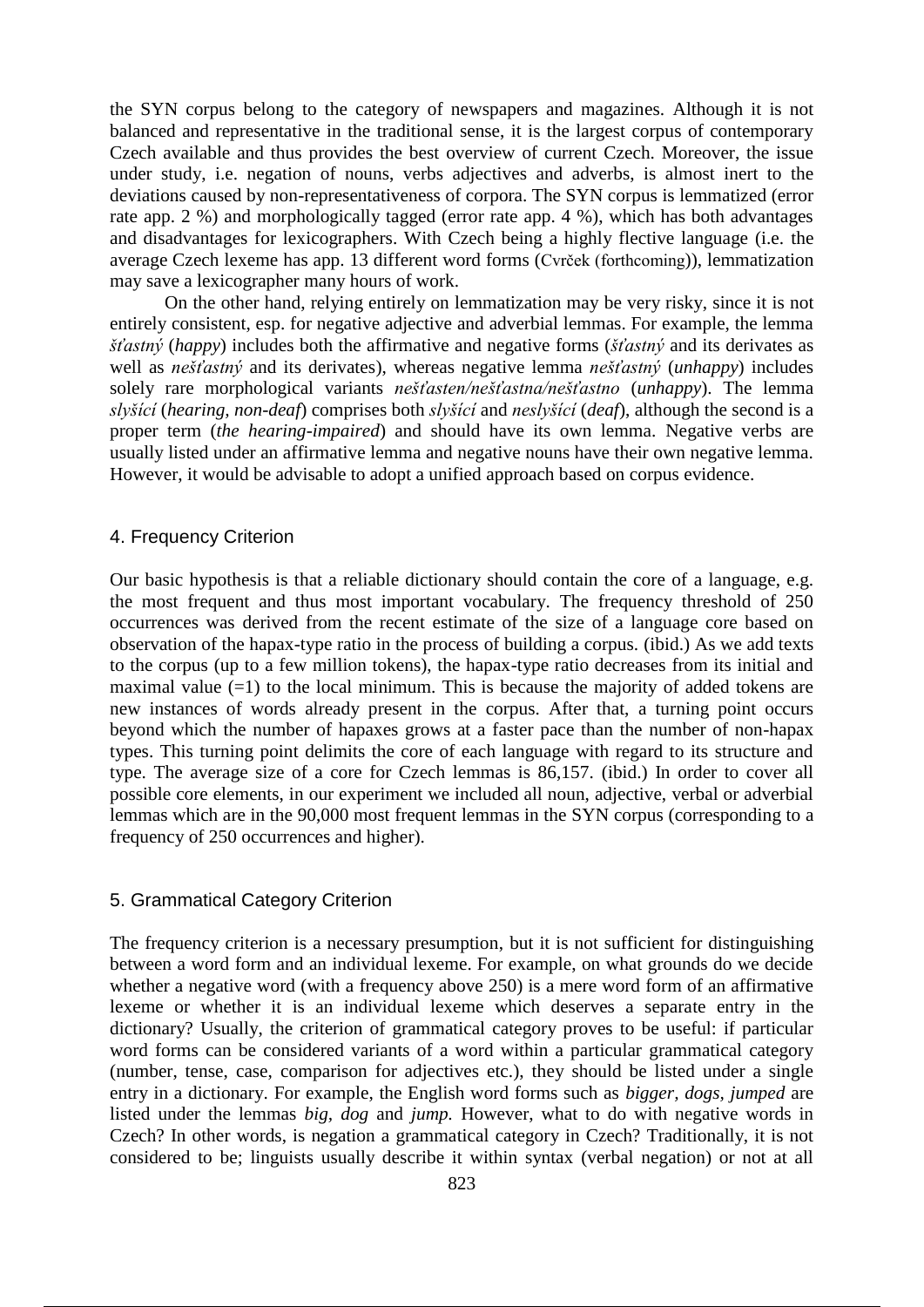(adjective negation etc.), which results in differences and inconsistencies both in lemmatization and in existing dictionaries.

Let us first look at three distinctive features of a grammatical category as described in the latest Grammar of Contemporary Czech (Cvrček et al. (2010)). First, the meaning conveyed by the grammatical means in question is general, stable and roughly the same for all words concerned. Second, the meaning is expressed by a small number of formal constituents, and third, the meaning applies to the whole group of words (e.g. part of speech). The results will show whether these criteria apply to negation in Czech.

Another possible criterion – collocation – to distinguish between word forms and individual lexemes has not proved to be precise enough, since collocations differ not only for different lexemes, but also for different word forms, as Sinclair (2004) has pointed out.

#### 6. Negation in Czech

To fully understand this issue, it is also necessary to describe the system of negation in our language, since it is different from other languages (e.g. English). In Czech, negation is formally created a) with the prefix *ne-*, and b) less frequently with a particle *ne* placed in front of a word in a sentence (syntactical negation). There are other possibilities as well, but these are very rare. The prefix *ne-* can be added to a noun, verb, adjective or adverb, turning them into a negative word, e.g. *šťastný* > *nešťastný* (*happy* > *unhappy*), *spát* > *nespat* (*sleep* > *not to sleep*), *zdravě* > *nezdravě* (*in a healthy way* > *in an unhealthy way*). Sometimes, there is a strong shift in meaning or even semantic field, e.g. *mocný* (*powerful*) v. *nemocný* (*ill*). From obvious reasons, this type of negation is a difficult task for lexicographers. Should all the negative words (e.g. words created by adding a prefix *ne-*) be assigned an individual entry in dictionary? Moreover, even though the grammatical means is identical (prefix *ne-*), are there any differences between the parts of speech under examination?

# 7. Research Results

The first question we would like to answer is whether negation in Czech can be considered a grammatical category. Chart 1 shows how many per cent of nouns, adjectives, verbs and adverbs have both the affirmative (unmarked) and the negative (marked) form compared to the prototypical grammatical adjectival category of number (singular being considered an unmarked form and plural a marked form).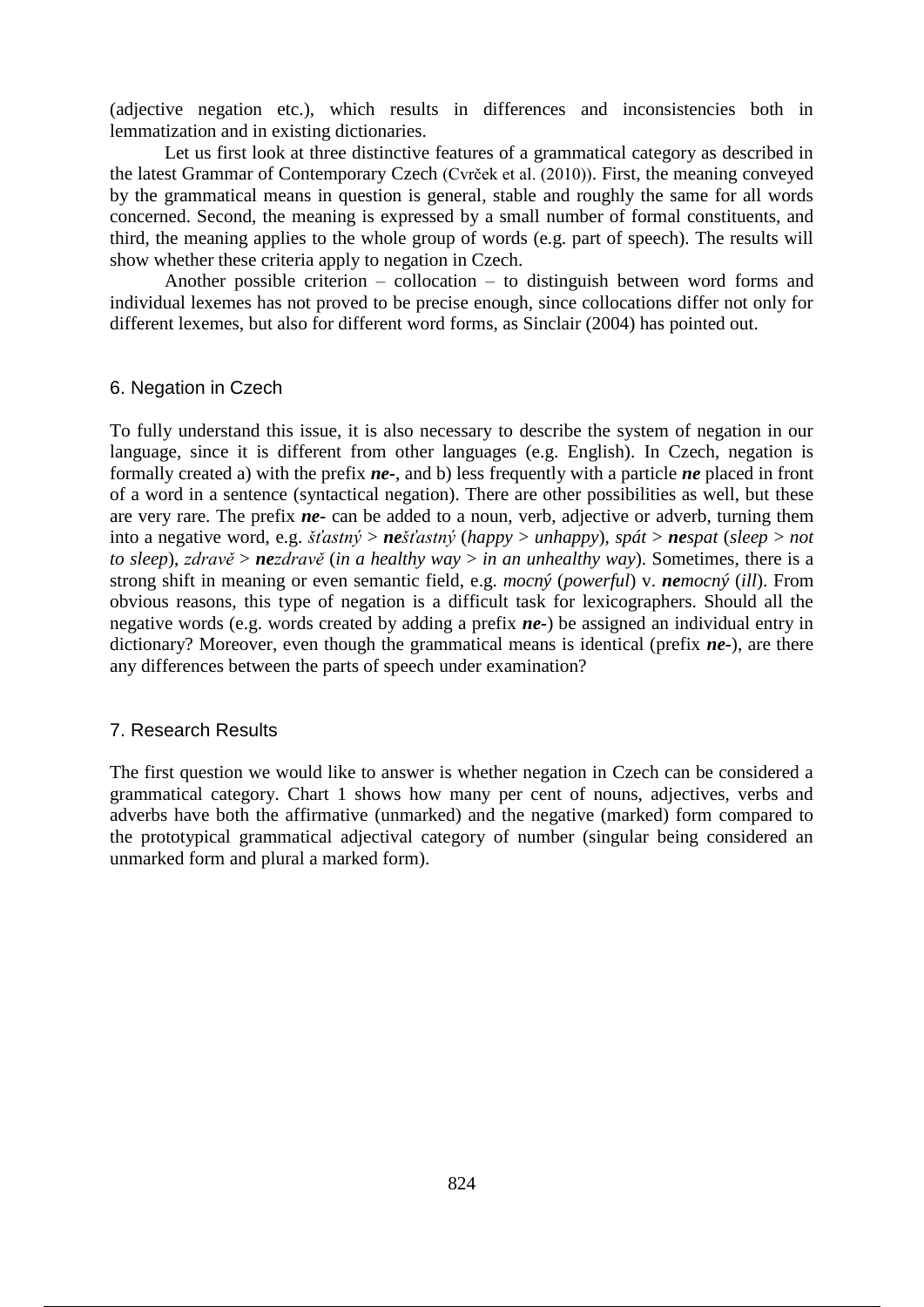

**Chart 1.** Is negation a grammatical category? Comparison of the percentage of negative forms (within nouns, adjectives, verbs and adverbs) and the prototypical category of number (adjectives).

As the fifth column suggests, the prototypical grammatical category of number covers 99 % of adjective lemmas (with the proper frequency), i.e. 99 % of adjective lemmas occur both in singular and plural form. As regards verbal negation, the coverage is almost identical. Nouns, on the other hand, do not follow the same pattern: only 12 % of noun lemmas occur in the corpus in negative form. Therefore, noun negation should most probably be described within lexicology, not grammar. Adjective and adverbial types of negation (48 % and 37 % respectively) come somewhere in between: they are to a certain extent regular, but cannot be compared with verbal negation.

As far as the above-mentioned criteria of grammatical category are concerned, the first two – the same meaning as well as a limited number of grammatical constituents (the prefix  $ne$ -) – are met in all cases. The third condition – the full coverage within a word group – is definitely met in the case of verbal negation; we will therefore consider negation a grammatical category for this part of speech and suggest not including negative verbs in a dictionary as individual entries. When it comes to adjectives and adverbs, the situation is more complex and negation cannot be considered a grammatical category here.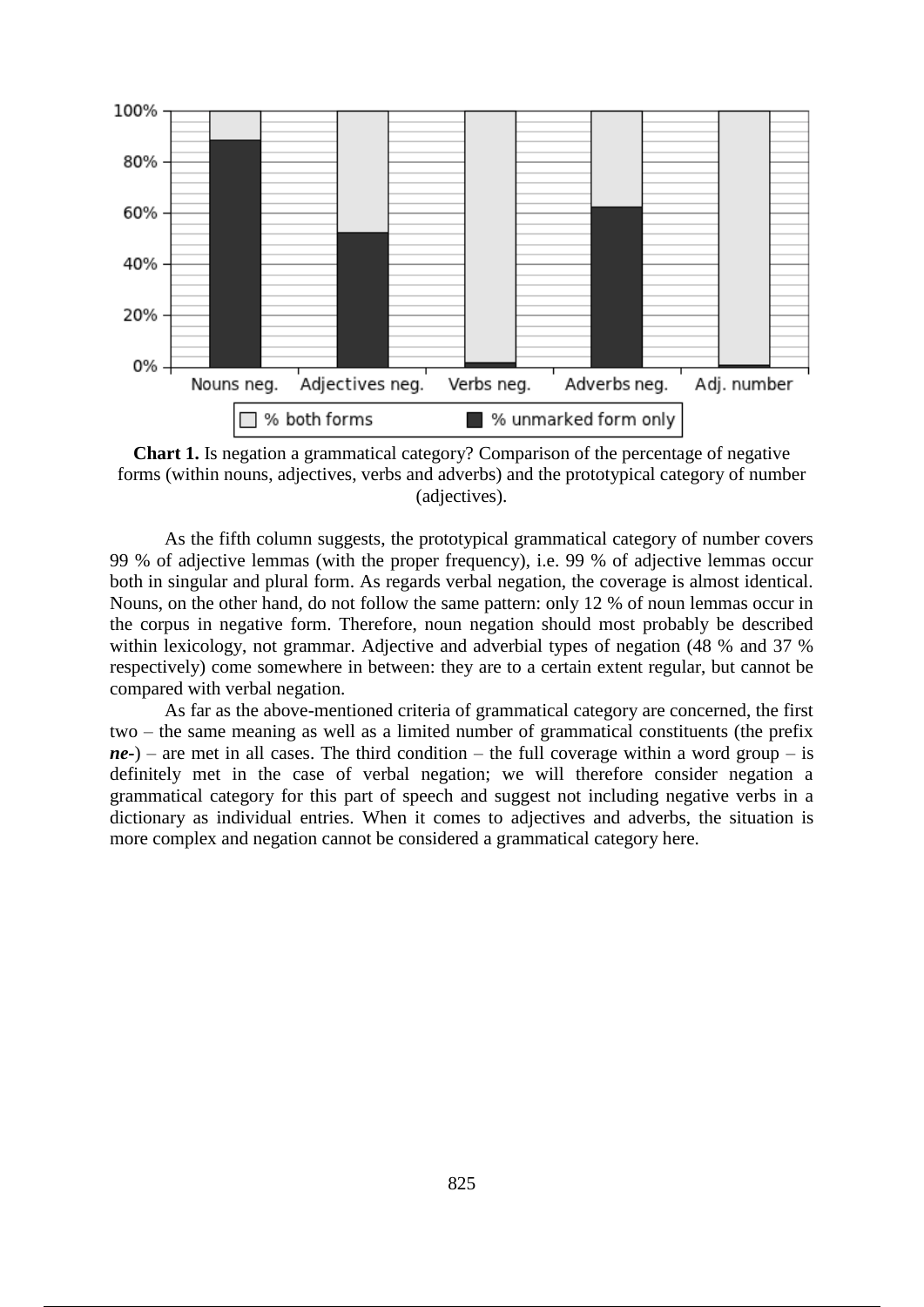

**Chart 2.** Negation in different frequency levels.

Chart 2 summarizes the coverage of marked and unmarked forms in five different frequency levels (the number of lemmas in each level is different; for the sake of comparison, the percentage is shown). Nouns are not included due to different lemmatization. The dark area refers to lemmas present in the corpus only in the affirmative form; grey and white areas cover lemmas with documented negative forms (grey stands for lemmas with more than 30 % of negative forms). Chart 2 shows how the number of negative forms changes with the increasing frequency of a lemma. These results suggest that the more frequent the adjectival or adverbial lemma<sup>2</sup>, the higher the coverage of negative forms. This means that in such cases even adjectival and adverbial negation can be considered a grammatical category.

To summarize the results, we suggest the following approach to negation in Czech. Where negation is a proper grammatical category (verbs), the negative forms should not be assigned an individual entry in the dictionary.<sup>3</sup> Both of the dictionaries of Czech applied this rule intuitively and listed only affirmative forms of verbs. Negation of nouns belongs to lexicology; the negative forms should therefore be listed separately. As far as adjectives and adverbs are concerned, we suggest the following approach: based on their coverage, the frequent shift of meaning of their negative forms, and in consideration of both lexicographic tradition the convenience of dictionary users, we would recommend including both affirmative and negative forms (provided that they are frequent enough) in a dictionary as separate entries. Moreover, in an electronic dictionary (likely to be the most prevalent form of dictionary in future), it is more convenient to list affirmative and negative forms individually and interconnect them via referencing tools.